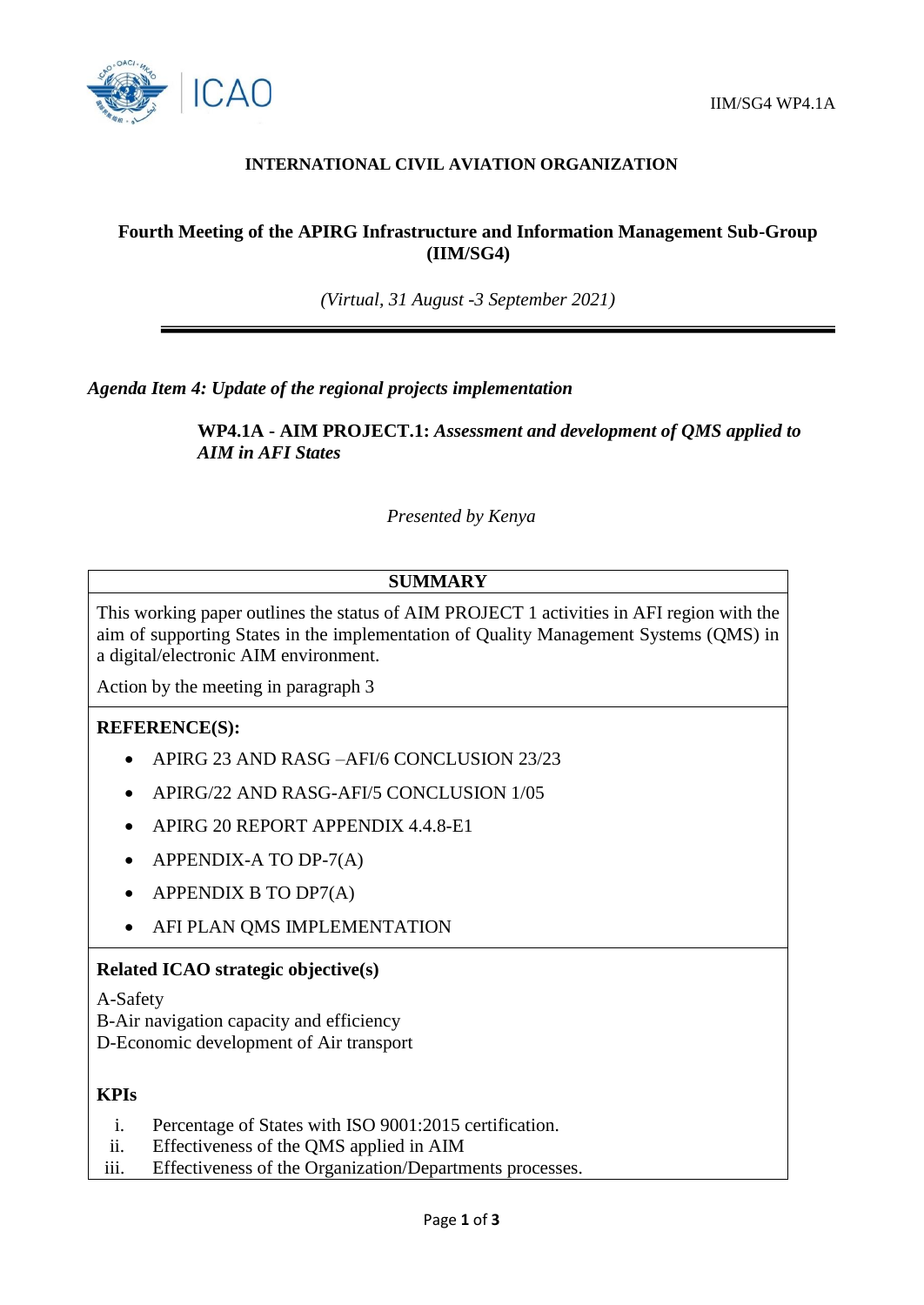iv. Number of major non-conformities from external audits.

#### **Concerned ASBU B0 Modules:**

PIA 2: Globally interoperable systems and data – through globally interoperable systemwide information management

#### **Service improvement through digital Aeronautical Information Management**

BO – DATM

Initial introduction of digital processing and management of information through:

- AIS/ AIM implementation,
- Use of Aeronautical Information Exchange Model (AIXM),
- Migration to electronic Aeronautical Information Publication (eAIP)
- Better quality and availability of data.

## **1. INTRODUCTION**

- 1.1 AIM Project 1 was created with the aim of carrying out guides applicable to the Quality Management System (QMS) in a digital/electronic AIM environment in the AFI Region based on the regional performance objectives of the AFI performance-based implementation plan. The metrics for evaluation is the Percentage of AFI States with ISO 9001:2015 QMS certification with a goal of having 60% of States with the ISO standard 9001:2015 implemented by December 2022, and certified by 2023.
- 1.2 During the AFI steering Committee meeting that was held in Kampala, Uganda on the  $15<sup>th</sup>$  of May 2019, an approval was given for an AIM project to support States in the implementation of QMS in a digital/electronic AIM environment through the establishment of an "AIM Go-Team for the AFI region".
- 1.3 Expert member States contributing to the project are Angola, Botswana, Senegal, Gambia, Nigeria, Tanzania, Mozambique, Ghana, Mali, South Africa, Uganda, Cote d'Ivoire ASECNA, IATA and Kenya (PTC)

#### **2. DISCUSSIONS**

- 2.1 During the IIM/SG3 meeting which took place virtually in October 2020, it was recommended that for effective and efficient coordination of the IIM Project activities in the region, the Secretariat distributes the survey questionnaire to States by 31 January 2021 and for States to respond before 31 March 2021.States were encouraged to continuously take the necessary measures for the effective and active attendance of their experts in the APIRG IIM Projects activities. (APIRG/23 Conclusion 23/18)
- 2.2 The project documentation was presented to the Secretariat for adoption during the meeting and the questionnaire to states was shared via State letter Ref: ES AN 1/6 -0018 dated 29 January 2021.
- 2.3 Eleven (11) States responded to the survey as follows:

Botswana, Mozambique, Madagascar, Kenya, Uganda, Tanzania, Angola, South Africa, Nigeria, Zambia and Ghana. However, ASECNA shared an ISO certificate with the PTC indicating that all its member States are ISO 9001:2015 certified.